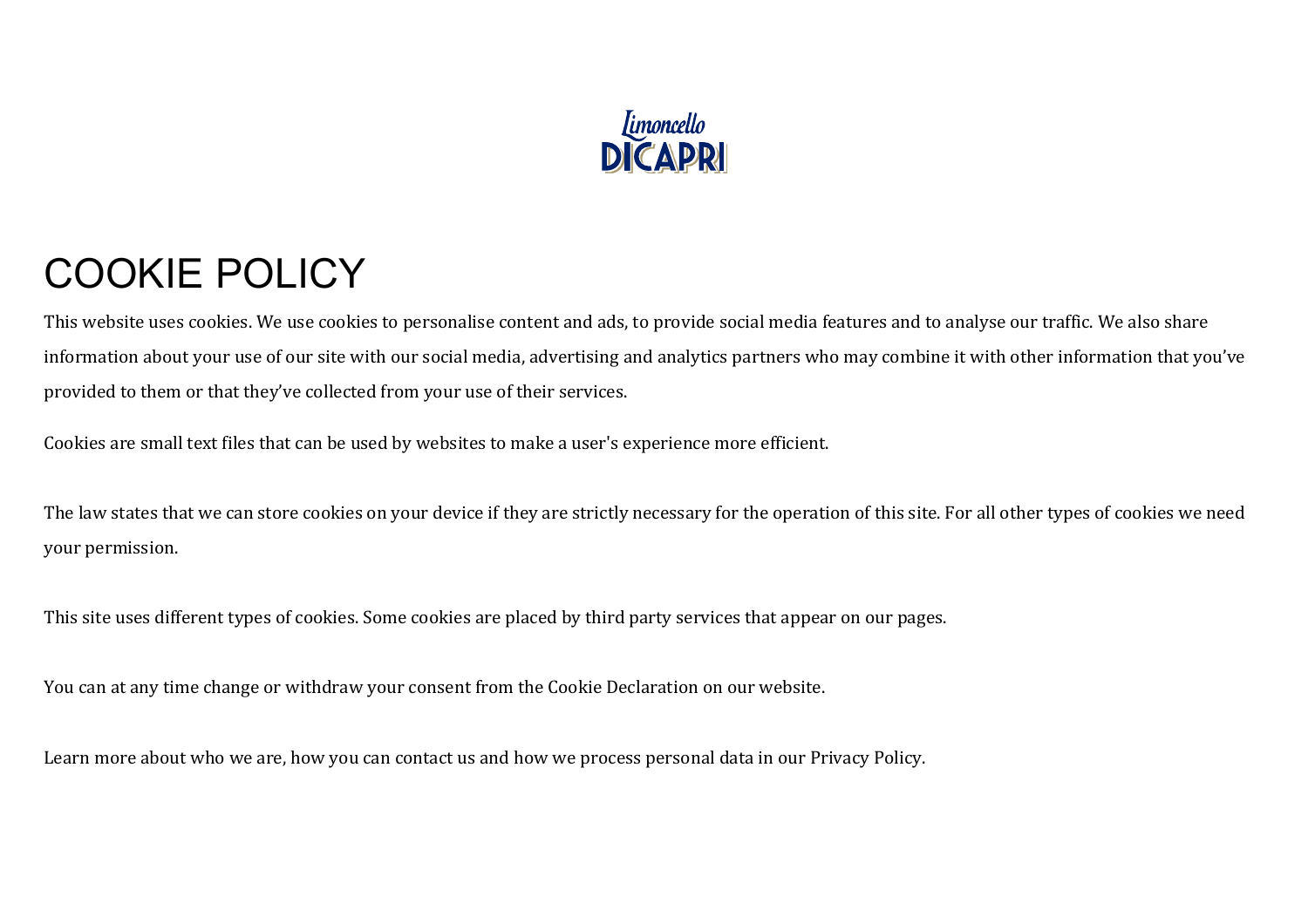Please state your consent ID and date when you contact us regarding your consent.

Your consent applies to the following domains: www.limoncello.com Your current state: Deny.

Your consent ID: ocrVSECpbGLZa7gkqjWDCWJsuwx74crA9aT2DnAjN81M52pi/xR8tg==Consent date: Thursday, March 4, 2021, 10:38:21 AM GMT+1 Change your consent

Cookie declaration last updated on 18/02/22 by Cookiebot:

## Necessary (4)

Necessary cookies help make a website usable by enabling basic functions like page navigation and access to secure areas of the website. The website cannot function properly without these cookies.

| <b>Name</b>    | <b>Provider Purpose</b> |                                                                                                                                                                    | <b>Expiry</b> | <b>Type</b>                      |
|----------------|-------------------------|--------------------------------------------------------------------------------------------------------------------------------------------------------------------|---------------|----------------------------------|
| <b>CONSENT</b> | YouTube                 | Used to detect if the visitor has accepted the marketing category in the 2 years<br>cookie banner. This cookie is necessary for GDPR-compliance of the<br>website. |               | <b>HTTP</b><br>Cookie            |
|                |                         | CookieConsent Cookiebot Stores the user's cookie consent state for the current domain                                                                              | 1 year        | <b>HTTP</b><br>Cookie            |
| rc::a          | <u>Google</u>           | This cookie is used to distinguish between humans and bots. This is<br>beneficial for the website, in order to make valid reports on the use of<br>their website.  |               | Persistent HTML Local<br>Storage |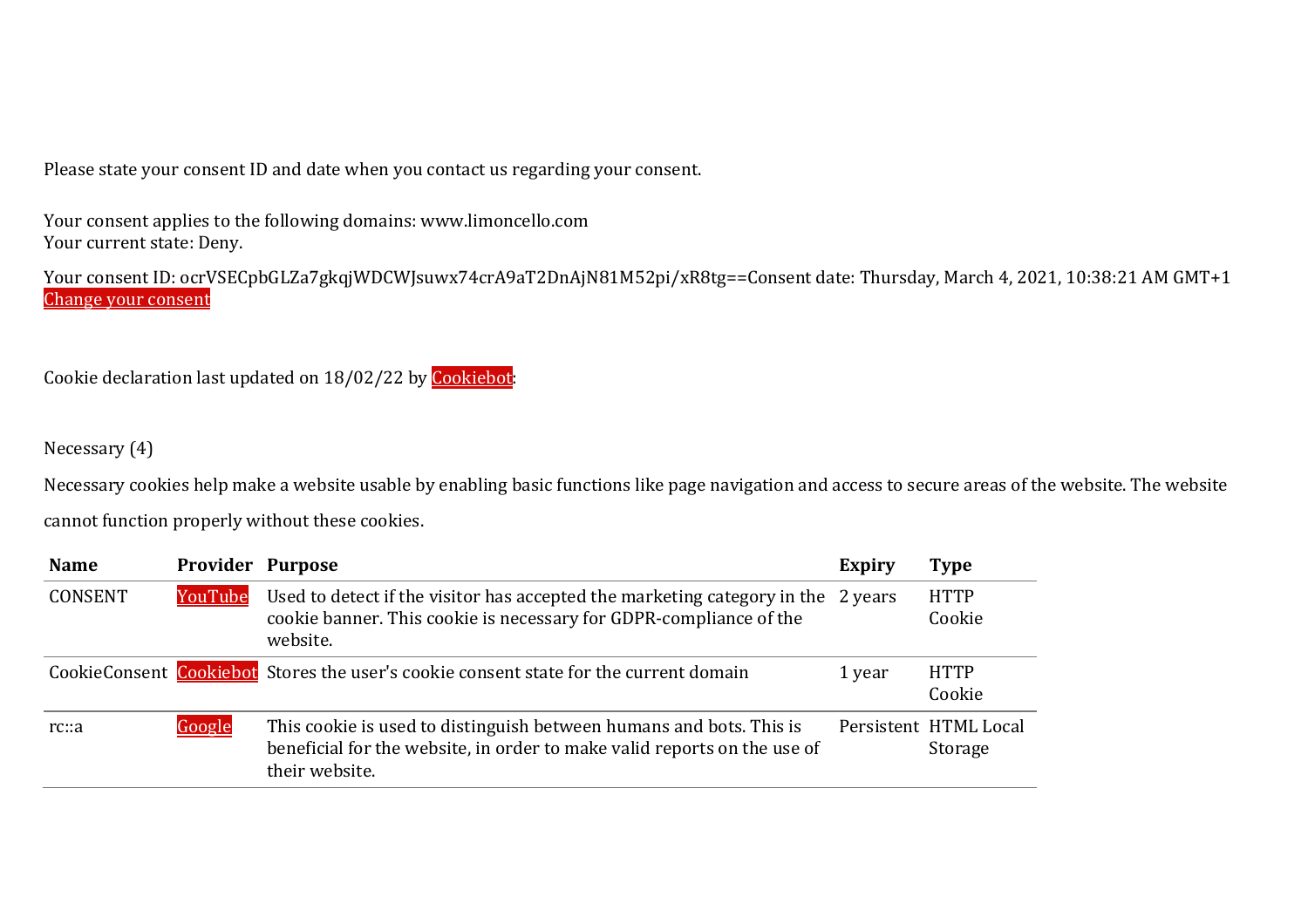| <b>Name</b> | <b>Provider Purpose</b> |                                                             | Expiry  | <b>Type</b>           |
|-------------|-------------------------|-------------------------------------------------------------|---------|-----------------------|
| rc:cc       | Google                  | This cookie is used to distinguish between humans and bots. | Session | HTML Local<br>Storage |

Statistics (4)

Statistic cookies help website owners to understand how visitors interact with websites by collecting and reporting information anonymously.

| <b>Name</b>      | <b>Provider Purpose</b> |                                                                                                                                                           | Expiry       | <b>Type</b>           |
|------------------|-------------------------|-----------------------------------------------------------------------------------------------------------------------------------------------------------|--------------|-----------------------|
| _dc_gtm_UA-<br># | Google                  | Used by Google Tag Manager to control the loading of a Google Analytics<br>script tag.                                                                    | 1 day        | <b>HTTP</b><br>Cookie |
| _ga              | Google                  | Registers a unique ID that is used to generate statistical data on how the<br>visitor uses the website.                                                   | 2 years HTTP | Cookie                |
| gid              | Google                  | Registers a unique ID that is used to generate statistical data on how the<br>visitor uses the website.                                                   | 1 day        | <b>HTTP</b><br>Cookie |
| collect          | Google                  | Used to send data to Google Analytics about the visitor's device and behavior. Session Pixel<br>Tracks the visitor across devices and marketing channels. |              | Tracker               |

Marketing (12)

Marketing cookies are used to track visitors across websites. The intention is to display ads that are relevant and engaging for the individual user and thereby more valuable for publishers and third party advertisers.

| <b>Name</b>        | <b>Provider Purpose</b> |                                                                                                           | Expiry  | <b>Type</b>          |
|--------------------|-------------------------|-----------------------------------------------------------------------------------------------------------|---------|----------------------|
| VISITOR INFO1 LIVE |                         | <b>YouTube</b> Tries to estimate the users' bandwidth on pages<br>with integrated YouTube videos.         |         | 179 days HTTP Cookie |
| <b>YSC</b>         |                         | <b>YouTube</b> Registers a unique ID to keep statistics of what<br>videos from YouTube the user has seen. | Session | HTTP Cookie          |